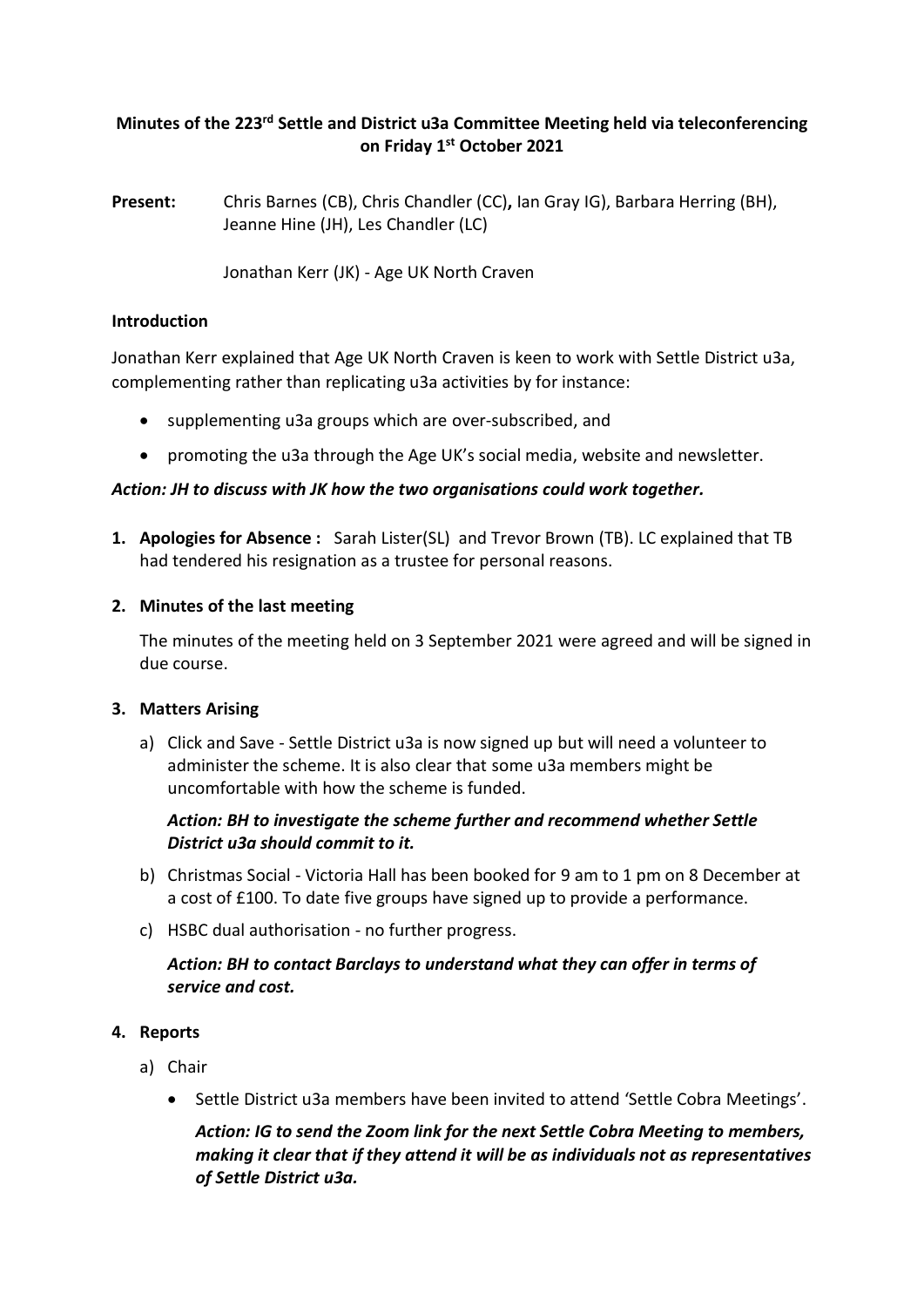- b) Secretary
	- The link to the Settle District u3a website on the YAHR website has been updated.
- c) Treasurer
	- The bank reconciliation was noted. The balances to date are:

HSBC £8,825.89 Skipton BS £5,782.66

• It would appear that some groups which have restarted may not be collecting members' 50p's.

*Action: BH to produce a summary of the 50p's being collected.*

• The Painting Group has asked for permission to spend £8 in addition to its usual accommodation costs as a one-off to accommodate a life-drawing class.

### *Action: BH to advise the Group Leader of the Committee's approval.*

- d) Group Co-ordinator
	- The Timetable and the 'About Settle', Committee Members, and Archived Newsletters pages on the website have been updated, along with the Group Leader Guidelines. The Grievance Procedure has also been uploaded.
	- The large hall at St John's Church has been booked in principle for the monthly meetings from January to November 2022.

### *Action: JH to check the price of the large hall for the period from 1 January 2022 so the booking can be confirmed.*

- e) Membership Secretary
	- The current membership is 378 including 72 new members from 1 July 2020, 43 of whom have joined since 1 July this year. 66 members will be lapsed.
- f) National u3a
	- The u3a Trust regularly sends out correspondence requesting that it be sent to all u3a members, irrespective of its relevance to individuals.

### *Action: IG to decide on a case by case basis whether correspondence from the u3a Trust should be forwarded to all members or just relevant individuals.*

- g) YAHR
	- All u3a trustees in the Yorkshire and Humberside Region have been invited to attend a Diversity and Inclusion Workshop.

*Action: IG and LC to attend. IG to forward details to CB.*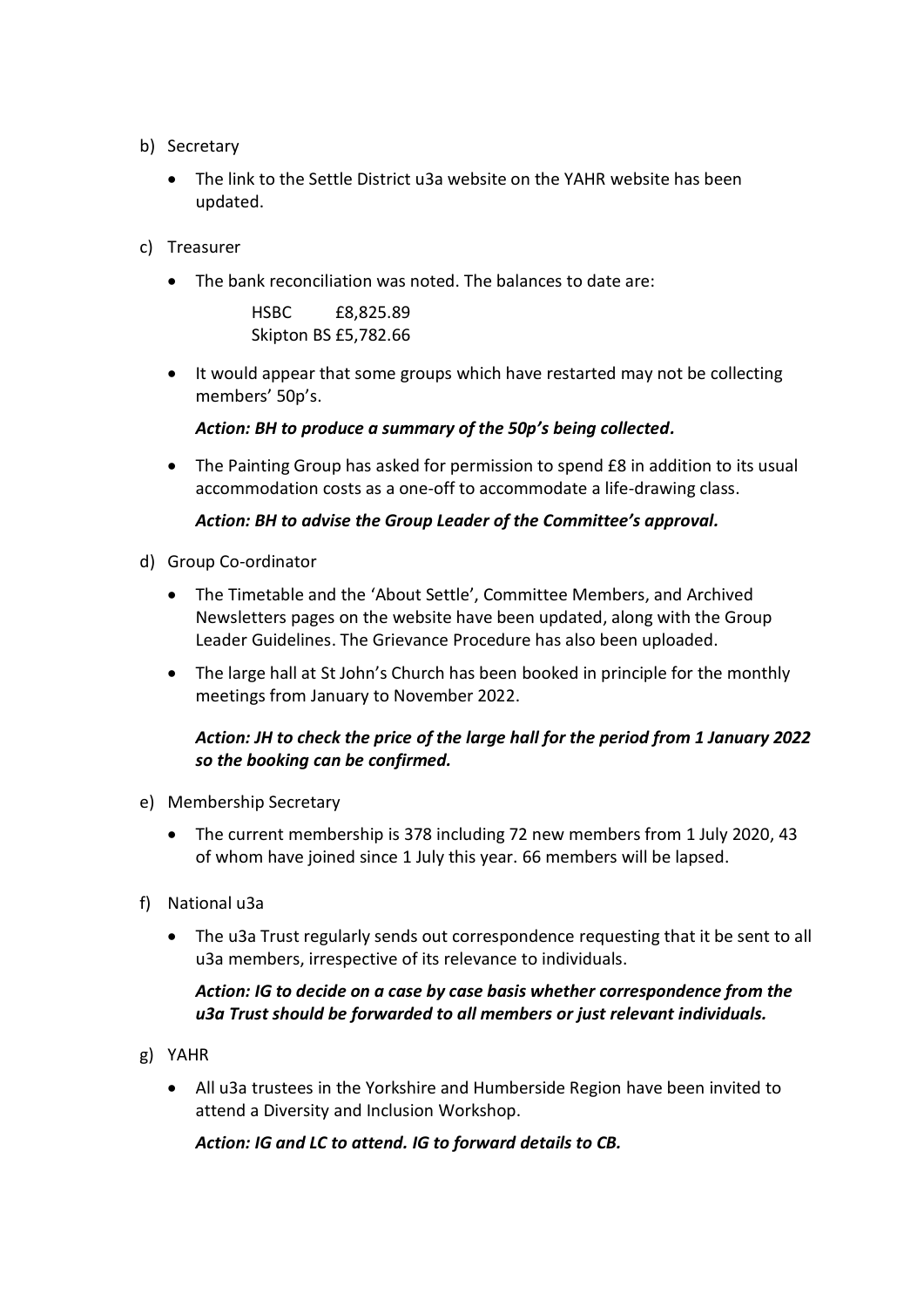- h) WestNet
	- Nothing to report.

### **5. Newsletter**

The October 2021 Newsletter was approved and SL was thanked for her efforts in producing it.

### *Action: IG to collect the hard-copy Newsletters from the printers and arrange delivery.*

### **6. Monthly Meeting**

Arrangements are in place for the October monthly meeting, but the speaker for the November meeting has been forced to cancel.

### *Action: LC to cover if CB is unable to find a replacement speaker.*

Entry fees will be payable for the meetings from October 2021 to July 2022.

# *Action: IG to ask Keith Bradshaw if he would be prepared to collect the entry fees at monthly meetings.*

### **7. Publicity**

A member has volunteered to advertise u3a monthly meetings on the A-board outside Victoria Hall.

## *Action: A decision on whether to produce posters for monthly meetings to be taken at the committee's next meeting.*

### 8. **Website**

Currently a resumé of the minutes of committee meetings is uploaded to the website but this creates work for the trustees and provides members with limited information.

## *Action: LC to upload to the website the full minutes of committee meetings, omitting where appropriate the names of individuals other than committee members.*

### **9. Christmas Social**

The Christmas Social will be held at Victoria Hall on 8 December.

### *Action:*

- *JH to e-mail Group Leaders to see which group wants to perform in the show.*
- *IG - with assistance from BH and LC where appropriate - to agree the programme with Group Leaders and the committee and produce stage directions.*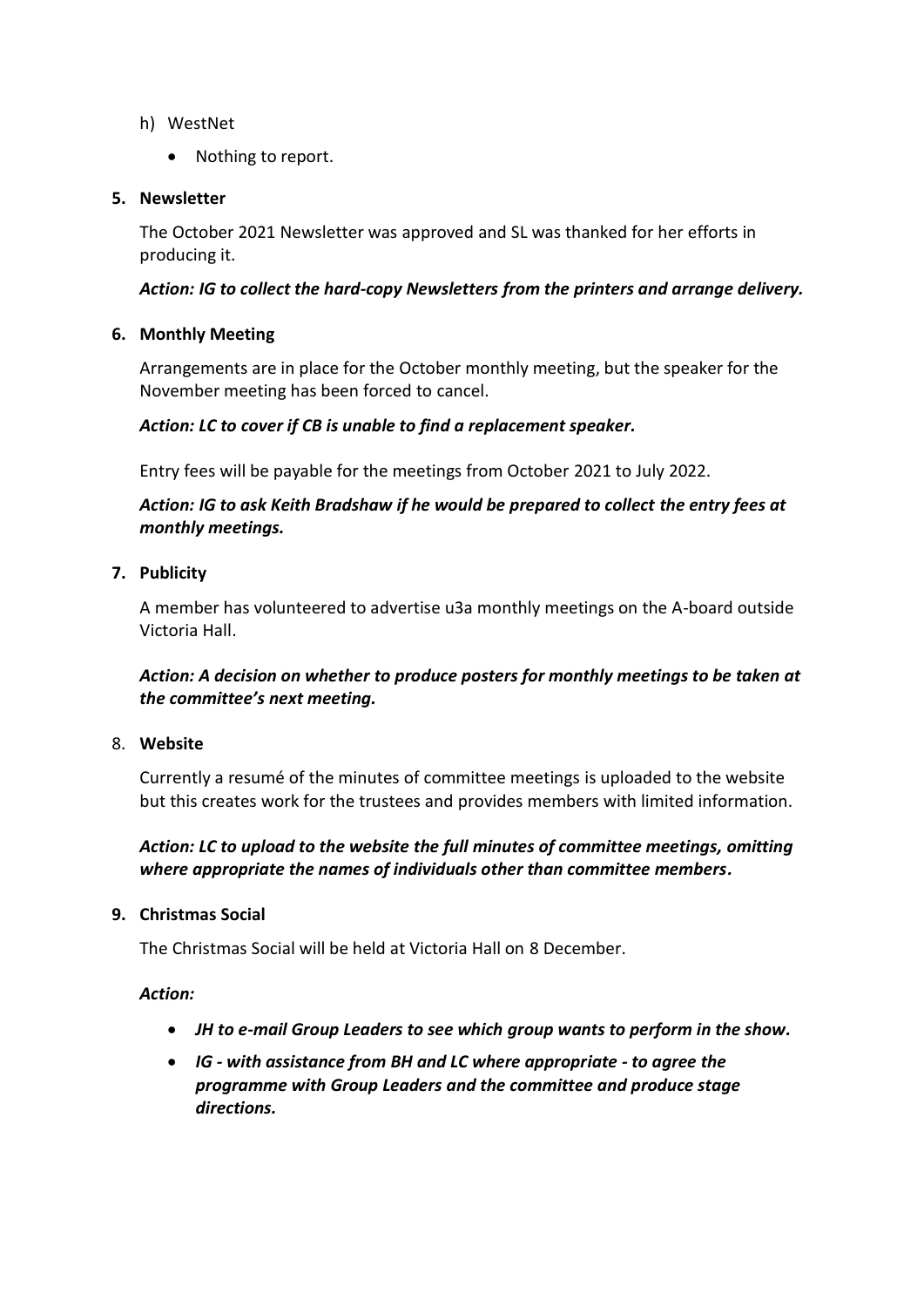- *IG to recruit a stage manager (Keith Waterson?) and with BH, LC, and the Stage Manager produce stage directions for the finalised programme in liaison with Group Leaders.*
- *BH to liaise with Victoria Hall to ensure the room is laid out as required and in accordance with the programme and the stage directions.*
- *IG to recruit a stage curtain operator (Keith Bradshaw?)*
- *LC to produce introductions for each 'Act' and any PowerPoint presentations required eg the words for Signing for Pleasure songs and four carols if required.*
- *CC to produce a scrolling montage of photographs, based on the Covid Exhibition, to be shown from 9 am until the start of the show.*
- *IG to produce a printed Christmas Quiz for attendees to do before the show.*
- *LC to make table reservation signs for the groups performing in the show, as required.*
- *CB and BH to buy the food and drinks required and, in liaison with Jan Boulding, to recruit volunteers to serve drinks before the start of the show and food and drinks in the interval.*
- *CB and BH to arrange table decorations.*
- *CB to arrange a suitable prize for the Christmas Quiz and secure the glasses required for mulled wine, in liaison with Anne Webster.*

### **10. Settle District u3a - 20th Anniversary 2022**

To mark the 20<sup>th</sup> Anniversary a Founding Members' social event will be held - free to members nos. 1 to 50 - and the Newsletter will run a series of features on founding members.

# *Action: To facilitate planned activities to mark the 20th Anniversary JH to set up a Founding Members Group - nos. 1 to 50 - with SL as Group Leader.*

### **11. Travel rates for passengers**

There is some confusion about the rate at which car-sharing passengers should contribute towards travel costs.

## *Action: JH to notify Group Leaders that the advisory rate for travel costs is £2 per hour for the total journey time, there and back, pro rata'd for part hours.*

### **12. u3a Health Check**

The u3a Trust monitors the health of u3a's against 10 criteria relating to membership numbers, financial performance, administration, communication with members, and the number of interest groups. In the latest assessment Settle District u3a scores 10/10.